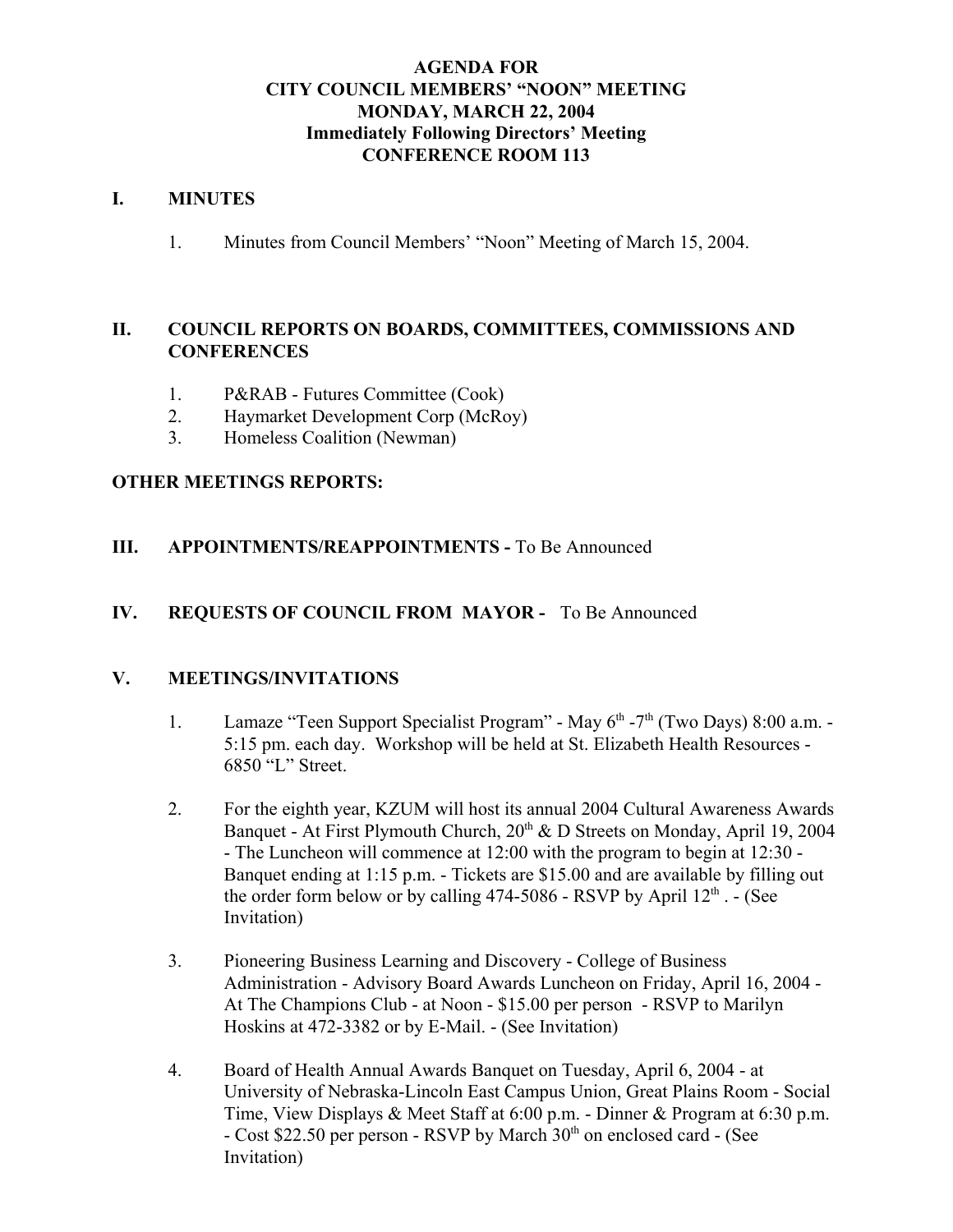- 5. The Friends of the Mayor's Committee for International Friendship Cordially invite you and a guest To the Annual Appreciation Dinner & Program on Thursday, April 15, 2004 at The Nebraska Club,  $20^{th}$  Floor, US Bank,  $13^{th} \& M$ Streets - 4:30 p.m., MCIF Annual Business Meeting; 5:00 p.m. FMCIF Annual Business Meeting; 5:30 p.m. Membership Dues for 2004-2005; 6:00 p.m. Social Hour (cash bar); 6:30 p.m. Dinner; 7:30 p.m. Program; - RSVP by April  $12<sup>th</sup>$  -(See Invitation)
- 6. City & County Innovations Summit April 28 through 30 San Diego (See Invitation)
- 7. The Lincoln Chamber of Commerce invites you to attend the following Ribbon Cutting: - Please RSVP to Jaime Henning at 436-2354 or E-Mail:
	- A.) CiCi's Pizza (Melanie & Bret Tibbets), 5100 N. 27<sup>th</sup> Street, Suite AB on Friday, March 26, 2004 at 3:00 p.m.

# **VI. MISCELLANEOUS -**

- 1. The next Joint LPS/City/County Meeting is scheduled for Tuesday, April 13, 2004 at 7:30 a.m. at the County-City Building in Conference Room 113. **Please forward any agenda items to Cori Beattie by the end of this month.** (See Attached E-Mail)
- 2. Discussion on the Letter from Herbert J. Friedman/Chair of the Cable Advisory Board - The Board would like some direction from both the Mayor's Office and the City Council. A special meeting of the Cable Advisory Board has been scheduled for March  $25<sup>th</sup>$  at 4:00 p.m. in the Mayor's Conference Room - would like to invite a member of the City Council to attend the meeting to act as a liaison between the Cable Advisory Board and the Council. (See Attached Letter)

### **VII. CITY COUNCIL MEMBERS**

### **VIII. ADJOURNMENT**

#### $ca032204/tjg/jvr/mm$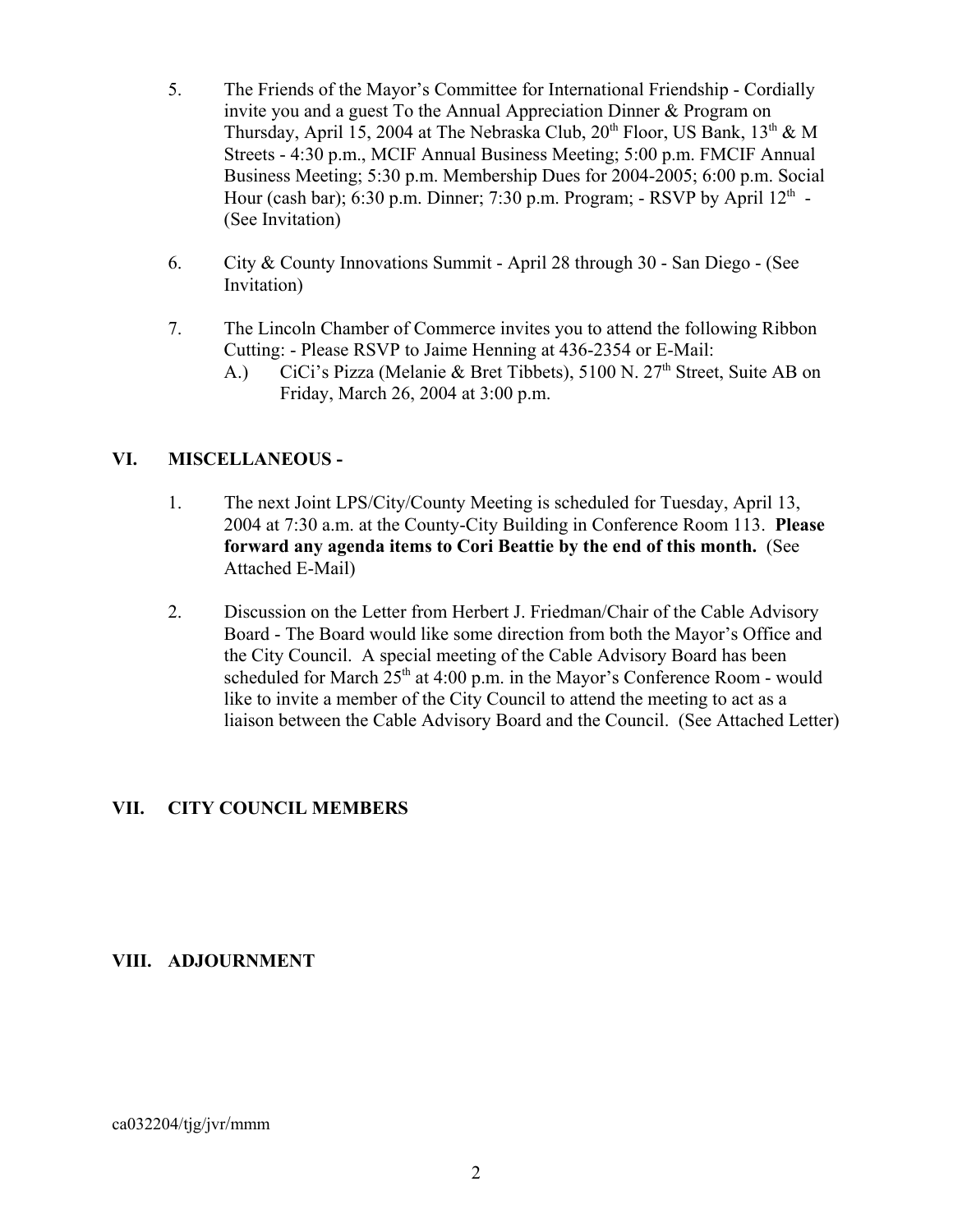# **MINUTES CITY COUNCIL MEMBERS' "NOON" MEETING MONDAY, MARCH 22, 2004** *CONFERENCE ROOM 113*

*Council Members Present:* Jon Camp, Chair; Terry Werner, Vice-Chair; Jonathan Cook, Glenn Friendt, Annette McRoy, Patte Newman, Ken Svoboda; ABSENT: None

*Others Present:* Mark Bowen, Corrie Kielty, Anne Harrell, Mayor's Office; Dana Roper, City Attorney*;* Joan Ray, Council Secretary; Darrell Podany, Aide to Council Members Camp, Friendt and Svoboda

# **I MINUTES**

1. Minutes from Council Members' "Noon" Meeting of March 15, 2004.

Chair Camp requested a motion to approve the above-listed minutes. Ken Svoboda moved approval of the minutes, as presented, by acclamation. The motion was seconded by Patte Newman and carried by unanimous consensus of the Council Members.

# **II. COUNCIL REPORTS ON BOARDS, COMMITTEES, COMMISSIONS AND CONFERENCES -**

1. PARKS & RECREATION ADVISORY BOARD - Futures Committee (Cook) Mr. Cook reported that they had once again discussed the Art policy which he thought would take many months to work out.

2. HAYMARKET DEVELOPMENT CORP (McRoy) Ms. McRoy does not attend these meetings, but merely receives the minutes.

3. HOMELESS COALITION (Newman) Ms. Newman reported that she had attended last week's meeting and Beatty Brasch came and showed what was done at the Center for People in Need. They've got a really cool program that you can sign up for by visiting their website at www/centerforpeopleinneed.org. What they do is post all the legislation that is going on in the Human Services areas. Anyone may volunteer to write letters or e-mails or whatever is needed to be done. It's really a nice way to track what is going on in the Human Services arena.

 OTHER MEETINGS - Ms. Newman also reported on the CSI meeting held last week. They are thinking about re-grouping because of sustainability issues. They're talking about not controlling the different coalitions in setting priority areas as closely as they have in the past - in order to use Public Policy Center at maximum capacity.

She reported that she had also gone to the Community Learning Center meeting last week. They have started a Behavioral Health Program. They have a full-time mental health therapist out at Huntington School. They want to see how that works, because there is a need. They indicated that 25% of the students do have some sort behavioral health problem at that school.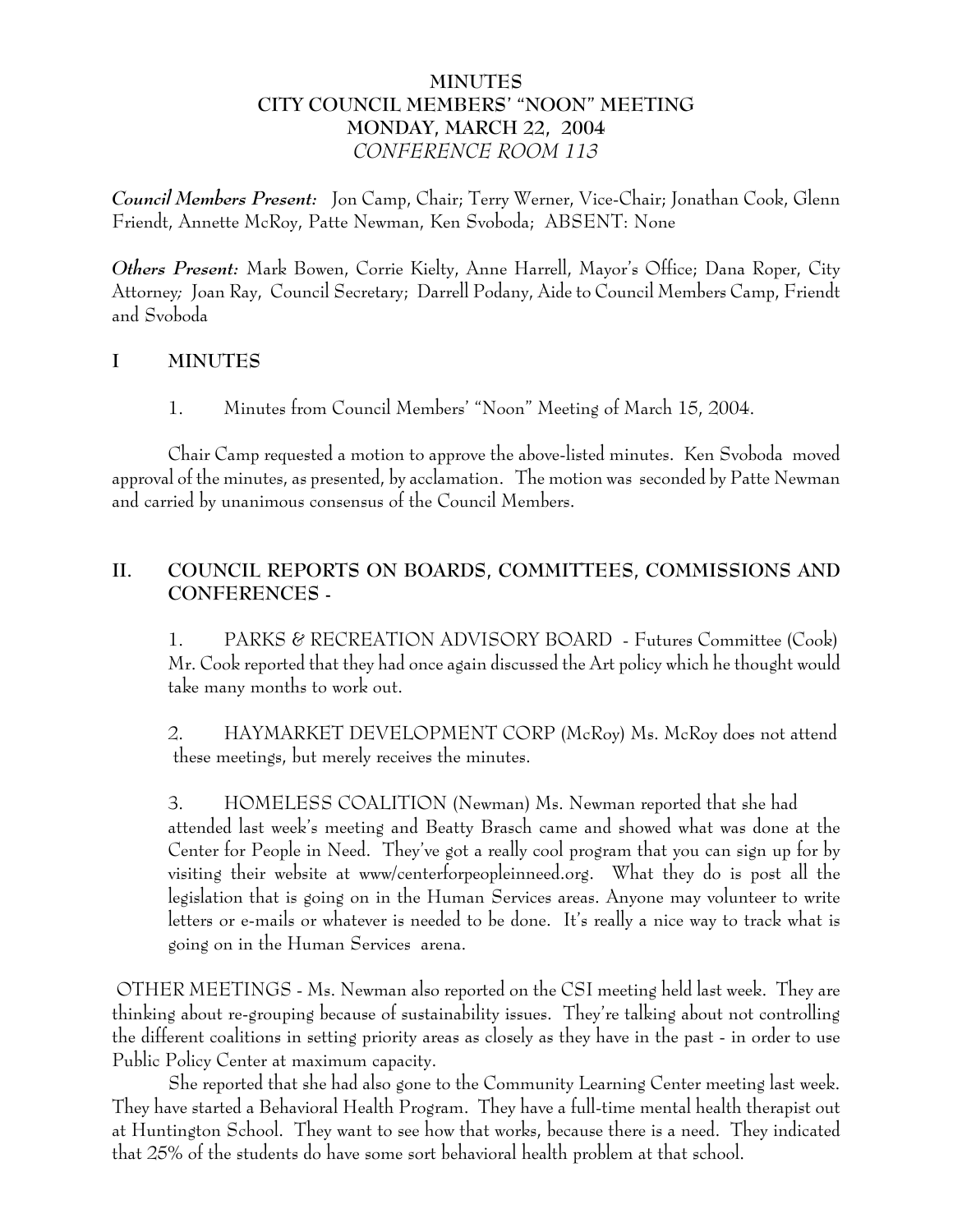**III. APPOINTMENTS/REAPPOINTMENTS -** Ms. Kielty had no additional information for Council at this time. Mr. Camp thanked Ms. Kielty, stating that the form she had presented to the Council last week had been very helpful.

**IV. REQUESTS OF COUNCIL FROM MAYOR** - Mr. Bowen reported that the Streets, Roads and Trails Committee has scheduled a workshop on April  $2<sup>nd</sup>$ . Shortly after that workshop, within a week or two after, Mr. Bowen thought Council would be hearing some sort of final report from the Committee. He believed one of the tri-chairs would probably be contacting the Council Members.

Mr. Werner asked if it would be an all-day workshop? Mr. Bowen thought it would be a three-four hour workshop....not all day. Ms. Harrell noted that it might be closer to six hours. Mr. Werner asked about the start time for the workshop to which Mr. Bowen responded that he believed they would begin in the morning.

**V. MEETINGS/INVITATIONS** - Noted Without Significant Comment.

# **VI. MISCELLANEOUS -**

1. The next Joint LPS/City/County Meeting is scheduled for Tuesday, April 13, 2004 at 7:30 a.m. at the County-City Building in Conference Room 113. **Please forward any agenda items to Cori Beattie by the end of this month.** (See Attached E-Mail)

2. Discussion on the Letter from Herbert J. Friedman/Chair of the Cable Advisory Board - The Board would like some direction from both the Mayor's Office and the City Council. A special meeting of the Cable Advisory Board has been scheduled for March  $25<sup>th</sup>$ at 4:00 p.m. in the Mayor's Conference Room - would like to invite a member of the City Council to attend the meeting to act as a liaison between the Cable Advisory Board and the Council. (See Attached Letter) Mr. Camp noted that the letter had been addressed previously. He asked if Council would like to formally appoint Mr. Cook as the Council Liaison to the Board. It was noted that this had been done.

# ADDENDUM:

1. Discussion of Appointments to Committees by Resolution for Council Members RTSD - Must be appointed/reappointed annually per State Statute (as noted by Attorney for the RTSD - Bill Kuester)

JCook, GFriendt, KSvoboda, - All Terms Expired

JBC -

TWerner's fill-in Term Expired

Lincoln Cares -

TWerner's Term Expired

All of the Council Members agreed to reappointment to their respective Committees. This was approved by consensus of the Council. Staff will send the Resolution Requests on to the City Clerk to be placed on the Agenda for approval.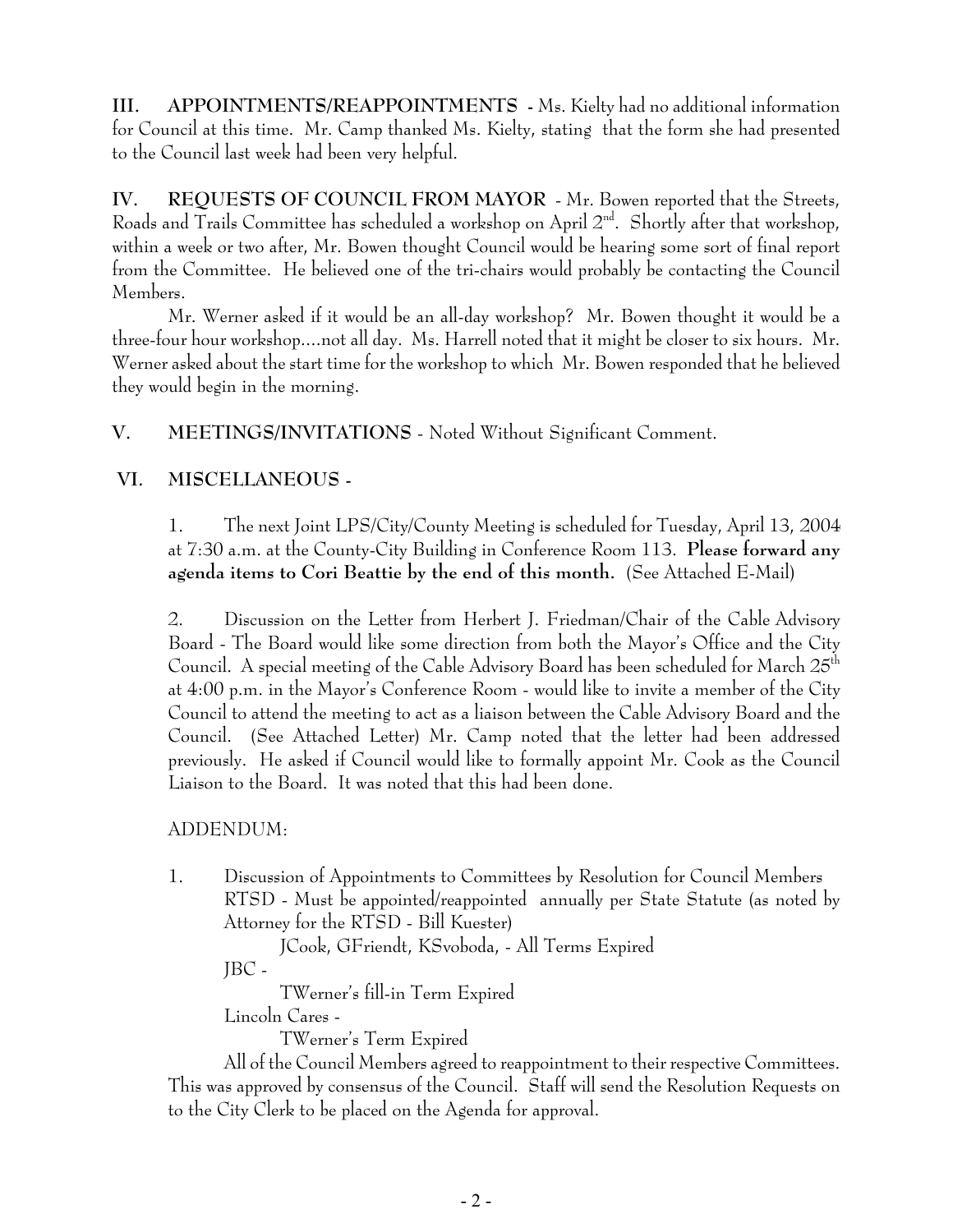2. Discussion - Scan Documents for Directors' Agenda - For Council Only - For Public access? TRIM - A Record keeping Software being used by County Board for County Personnel Only? - After a brief discussion, Council agreed to appoint Mr. Cook to work with Staff to facilitate this project.

3. Discussion on Common Agenda Items - Current Agenda Items are the carry-over from last Common Meeting on the Planning Issues discussed at that meeting. Would you want to include any other items to the upcoming Agenda? - After a brief discussion, it was agreed that the carry-over issues would be sufficient for the Common Agenda.

Mr. Bowen asked about scheduling pre-councils on the date of the Common. He stated that there was a chance that Streamlining could be ready to be brought forward for discussion by April  $5<sup>th</sup>$ . It was agreed that if that were the case, a full hour should be devoted to that issue. So, if pre-councils were to be scheduled on April  $5<sup>th</sup>$ , the date of the Common meeting, this would be the only one and it would start at 10:00 a.m.

### **VII. COUNCIL MEMBERS -**

#### **JON CAMP** - No Further Comments

**JONATHAN COOK** - Mr. Cook commented on the Holiday Schedule that had been approved a few weeks ago by the Council. He noted that it was his understanding that some Council Members would be gone on the  $12<sup>th</sup>$ , adding that he did not care one way or the other if the day were counted as a Holiday or not. However, in view of the fact that this seems to be a great concern to some Council Members, he moved that Council change the schedule to hold a meeting on April  $12^{th}$ . He had hoped that since Council had agreed to the original schedule twice, this would be an issue that had been settled, but he did not want to cause undo upset amongst any of his colleagues, so he offered this motion.

There was some discussion on this issue. After this discussion, Mr. Svoboda seconded the motion which carried by the following vote: AYES: Camp, Cook, Friendt, McRoy, Newman, Svoboda, Werner; NAYS: None. [Several Council Members had made plans for that date, however, since they believed the schedule had been voted upon and approved. This was acknowledged and the absences duly noted by the Council Members].

The City Clerk was notified of this change in schedule and she sent an e-mail notifying City Departments and others that would be effected by this change. It was agreed among Council Members that the proposed resolution regarding Council Holidays be left on the Formal Council Agenda for public hearing and vote, in order to clarify the Council's policy on Holidays.

Ms. Newman commented that she felt each year the Council Chair should propose the yearly Council Meeting Schedule to be approved by Council. This would allow Staff as well as Council Members to plan the Agendas and their own schedules accordingly. Council continued discussion of this issue briefly with no further decisions being made.

**GLENN FRIENDT** - No Further Comments